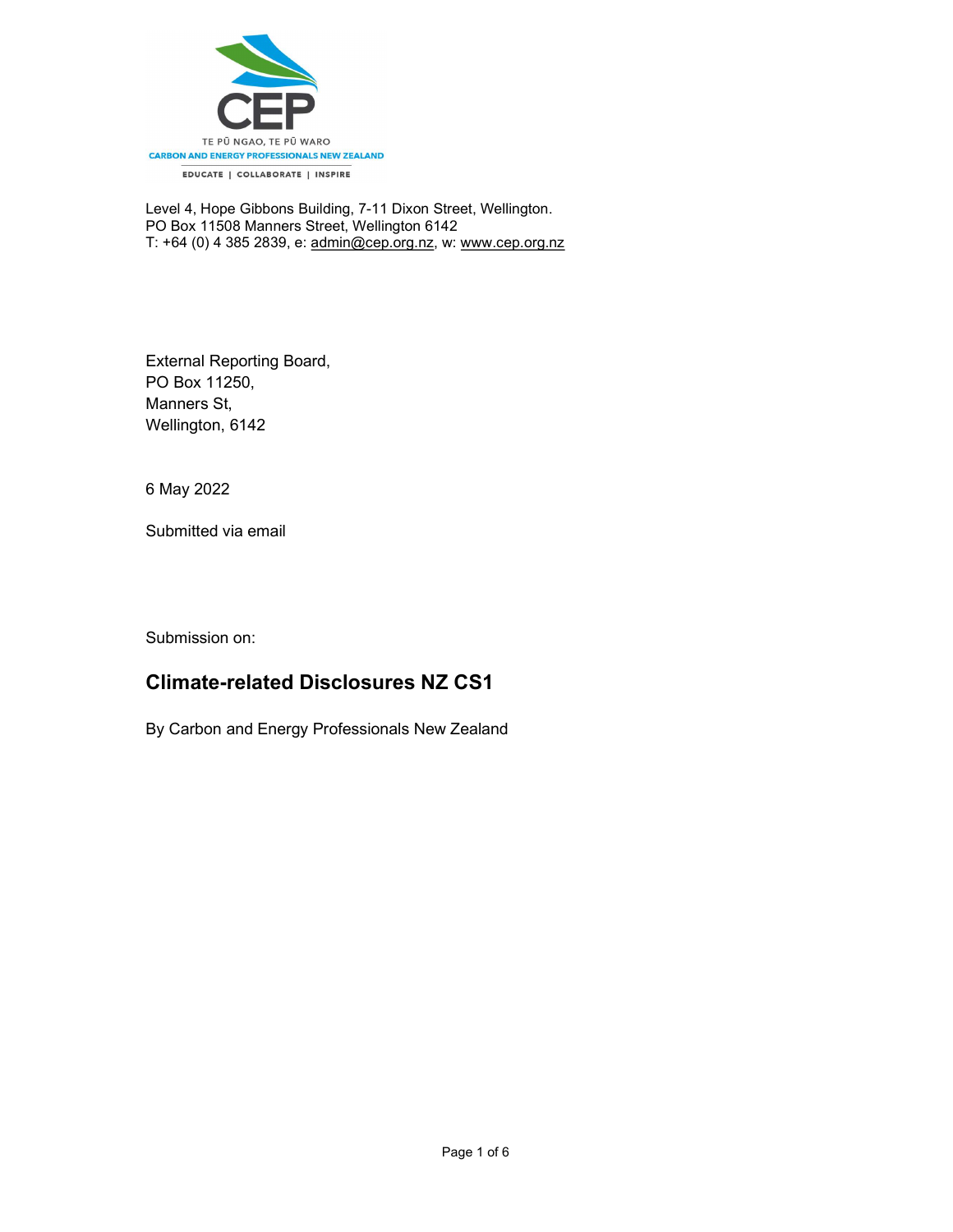## INTRODUCTION

CEP welcomes the opportunity to comment on the XRB's Climate-related Disclosures consultation. CEP has long advocated for mandatory climate-related disclosures. We wish the XRB well in introducing an effective disclosure environment for climate-related issues.

For context, CEP is the professional body that represents energy efficiency and carbon professionals in New Zealand. We train and certify individuals in a wide array of energy efficiency, carbon management and carbon measurement disciplines.

CEP is affiliated with Engineering New Zealand as a Collaborating Technical Society. The CEP membership comprises expert level practitioners in energy efficiency and carbon management, the people who will deliver carbon reductions across the New Zealand business environment.

CEP is a not-for-profit Incorporated Society. Supporting effective energy, carbon and sustainability management is embedded in our constitution.

CEP has an interest in climate-related financial disclosures as many of our members and certification holders will be directly involved in the assessment and mitigation of climate related risk.

#### RESPONSES TO QUESTIONS

Our comments on the questions raised by the XRB are:

- 1. Do you think the Proposed Strategy section of NZ CS 1 meets primary user needs?
	- a) Do you think that the information in this section of the standard will provide information that is useful to primary users for decision making? If not, please explain why not and identify any alternative proposals

The information outlined in this section will be useful to primary users. Its degree of usefulness, however, will depend on clarity of presentation and while over-prescription on reporting style lies outside the scope of the Standards, monitoring of effectiveness and updating of guidance will be valuable.

b) Do you consider that this section of the standard is clear and unambiguous in terms of the information to be disclosed? If not, how could clarity be improved?

This section is relatively clear and should provide few problems of interpretation.

c) Do you consider that this section of the standard is adequately comprehensive and achieves the right balance between prescriptiveness and principles-based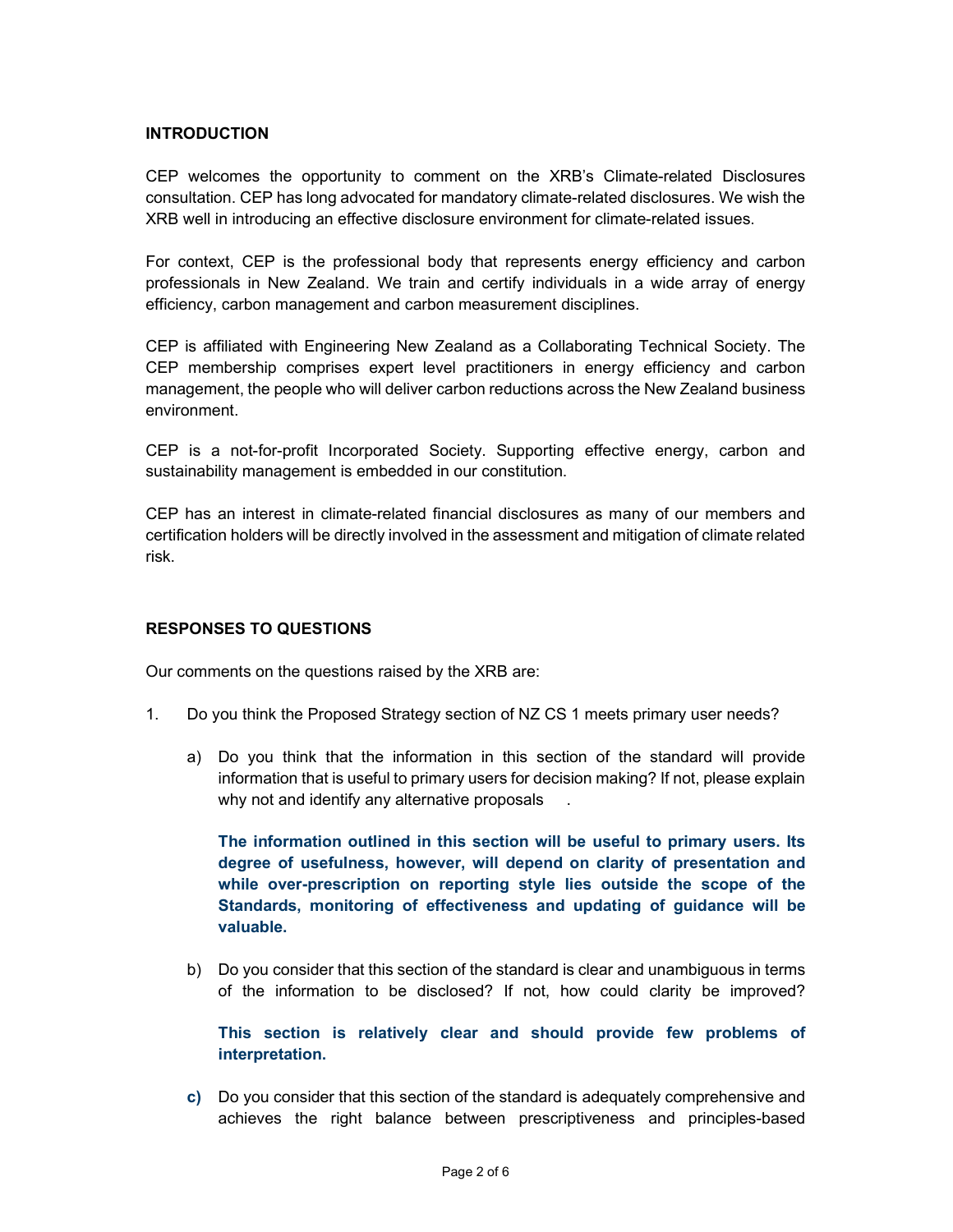disclosures? If not, what should be removed or added to achieve a better balance?

The section is appropriately detailed to provide the desired guidance.

2. Do you agree that a standalone disclosure describing the entity's business model and strategy is necessary? Why or why not?

The critical outcome is that primary users can readily identify key aspects of the business model and strategy and how these potentially impact and are impacted by climate change. Whether this is achieved by a stand alone disclosure or is clearly identifiable when contained in existing reports is less important than identifiability and clarity of content.

3. Do you agree that we should not prescribe which global mean temperature increase scenario(s) should be used to explore higher physical risk scenarios (such as  $2.7^{\circ}$ C and/or 3.3°C or by using Representative Concentration Pathways (RCP) such as RCP4.5 or 6), but rather leave this more open by requiring a 'greater than 2°C scenario'? Why or why not?

The risk is that if specific rates are not prescribed, entities will adopt different rates and render comparison across entities irrelevant to primary users. To facilitate comparison, we favour prescribing a scenario or rate of temperature increase.

4. We do not require transition plans to be tied to any particular target such as net zero and/or 1.5°C, but that entities will be free to disclose this if they have done so. Do you agree? Why or why not?

It would be inappropriate for the XRB to impose emission targets on individual businesses. It is important, however, that key aspects of emissions are reported and that guidelines strongly encourage the setting of ambitious targets and require the disclosure of risks related to failure to achieve targets. For example, a simple probability distribution around likelihood of achieving stated targets would be a useful piece of information for primary users along with narrative on the implications of missing targets. That way primary users will have an indication of likelihood and magnitude of risk associated with missing a target.

5. Do you have any views on the defined terms as they are currently proposed?

The definitions are clear. The inclusion of enterprise value in the list is worth considering as it appears in the definition of materiality.

- 6. The XRB has identified adoption provisions for some of the specific disclosures in NZ CS 1:
	- a) Do you agree with the proposed first-time adoption provisions? Why or why not?

The first time adoption provisions look reasonable.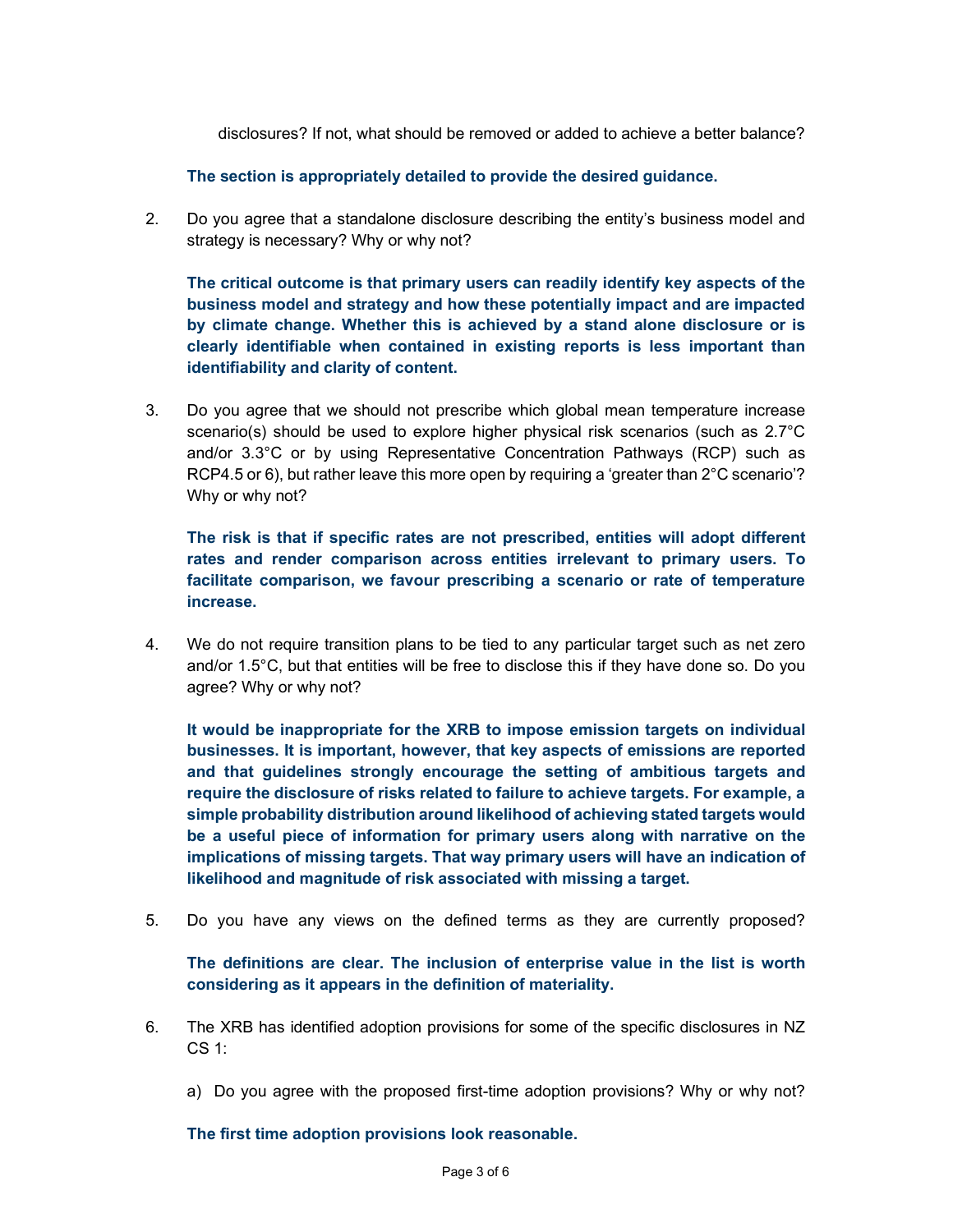b) In your view, is first-time adoption relief needed for any of the other disclosure requirements? Please specify the disclosure and provide a reason.

Full adoption as soon as practical is important and we encourage concessions around adoption timing to be minimised. We see no other, obvious, areas for firsttime adoption provision.

c) If you are requesting further first-time adoption relief, what information would you be able to provide in the interim?

### Not applicable.

- 7. Do you think the proposed Metrics and Targets section of NZ CS 1 meets primary user needs?
	- a) Do you think that the information in this section of the standard will provide information that is useful to primary users for decision making? If not, please explain why not and identify any alternative proposals.

# Yes, this information will be useful to primary users. Additional, useful information would include disclosure of the geographic boundaries of the reported emissions where relevant.

b) Do you consider that this section of the standard is clear and unambiguous in terms of the information to be disclosed? If not, how could clarity be improved?

Allowance should be made to ease reporting for organisations reporting under ISO14064 -1:2018, which uses six categories. While these readily map to the more common three Scopes, allowance for direct reporting within the six-category framework would ease reporting for many entities.

c) Do you consider that this section of the standard is adequately comprehensive and achieves the right balance between prescriptiveness and principles-based disclosures? If not, what should be removed or added to achieve a better balance?

A critical aspect of the utility of disclosures to primary users is that they facilitate comparisons across entities as well as providing useful information in isolation. This requires consistent (but not necessarily the same) metrics are used and a level of prescription may be required to deliver this consistency. Beyond the provision of consistency for comparison, principles based disclosures are appropriate.

8. We have not specified industry-specific metrics. The guidance will direct preparers where to look for industry-specific metrics. Do you believe this is reasonable or do you believe we should include a list of required metrics by industry? If so, do you believe we should use the TCFD recommendations or follow the TRWG prototype?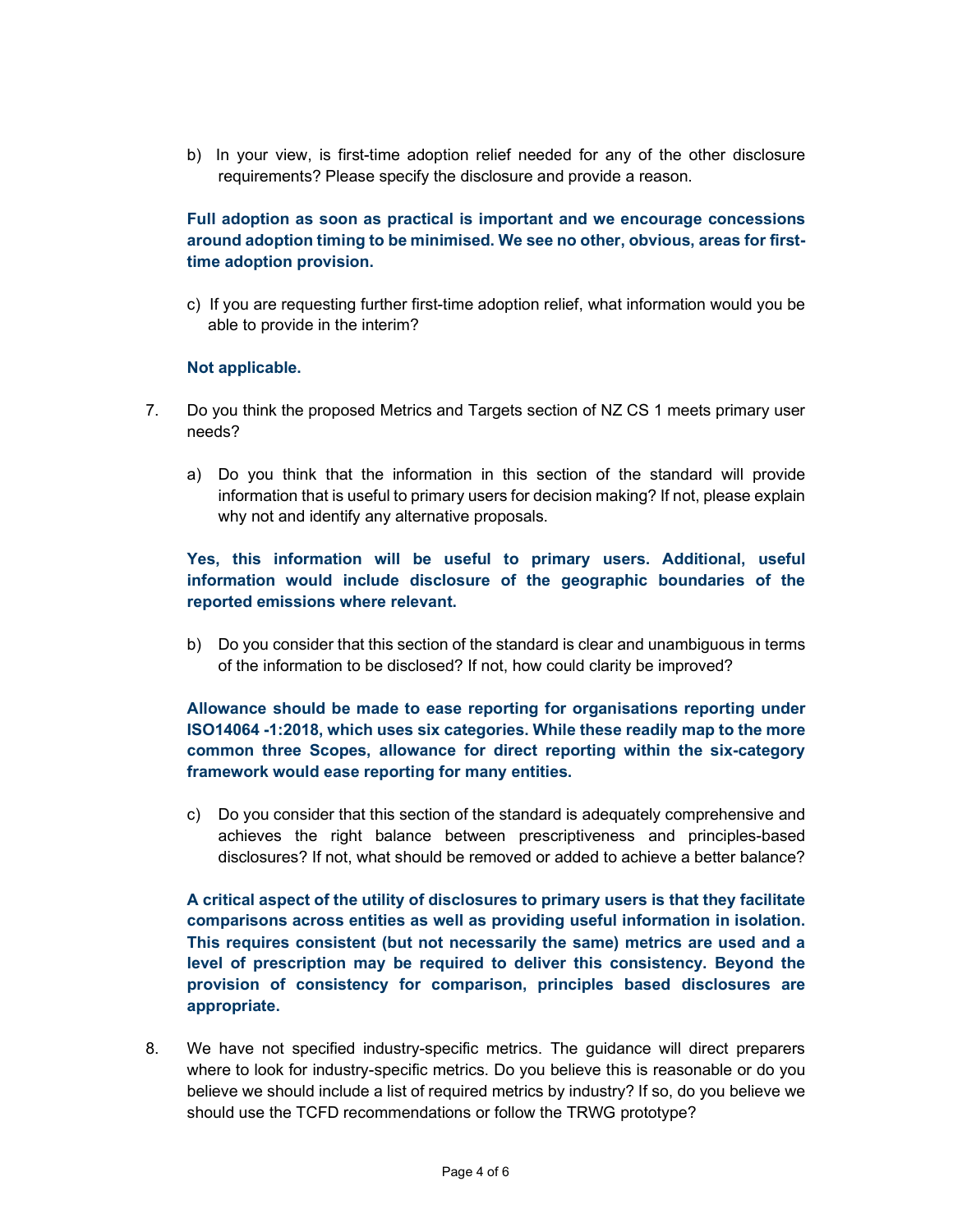The critical consideration should be that outputs allow valid comparisons by primary users. This means sources of industry-specific metrics should be consistent. If this requires specific metrics or specification of a limited number of sources of metrics this should be considered. Reliance on guidance for sourcing metrics should be adequate, however, the sources of metrics cited should be monitored to ensure consistency.

9. We will require disclosure of scope 3 value chain emissions as part of this standard. Are there areas (particularly in your scope 3 value chain) where there are impediments to measuring at present? If so, what are these areas and when do you think it might be possible to measure these areas?

The main difficulty with including Scope 3 emissions will arise from the collection of data from the supply chain and its accuracy. While CERs will likely have effective data collection and reporting systems, it is to be expected that many in their supply chains will not. There will result a strong reliance on dollar denominated invoice data rather than consumption data and the inaccuracies that will inevitably follow through the application of assumptions. This will be exacerbated by the accuracy of attribution by the supply chain. The result will be heavy reliance on assumptions on attribution and use of appropriate emissions factors. For wide value chains, expediency of data collection may also emerge as a problem. Presently, it should be expected that Scope 3 reporting will be inaccurate because of the numerous assumptions that will be involved. Over time, this will improve but unless sophisticated, cross company systems of reporting become commonplace, the reliance on assumptions (including attribution assumptions) poses the main threat to accuracy.

10. Paragraphs 8, 9 and 10 contain specific requirements relating to the disclosure of GHG emissions to facilitate the conduct of assurance engagements in line with the requirement of section 461ZH of the Financial Markets Conduct Act. Do you have any observations or concerns about these proposed requirements?

The most important consideration is that organisations who have already adopted or are considering adopting ISO14064 are not disadvantaged through cost implications or administrative burden. We understand ISO14064 is the most common internationally recognised reporting procedure in use in New Zealand and adding cost for its use would be inequitable.

11. Do you have any views on the defined terms as they are currently proposed?

While the defined terms are not wholly inconsistent with ISO14064, the definitions would benefit from review against ISO14064 definitions as this is the protocol used by many CERs.

12. The XRB has proposed not providing first-time adoption provisions for the Metrics and Targets section of NZ CS 1. Do you agree? Why or why not?

First-time adoption provisions for metrics and targets are not required.